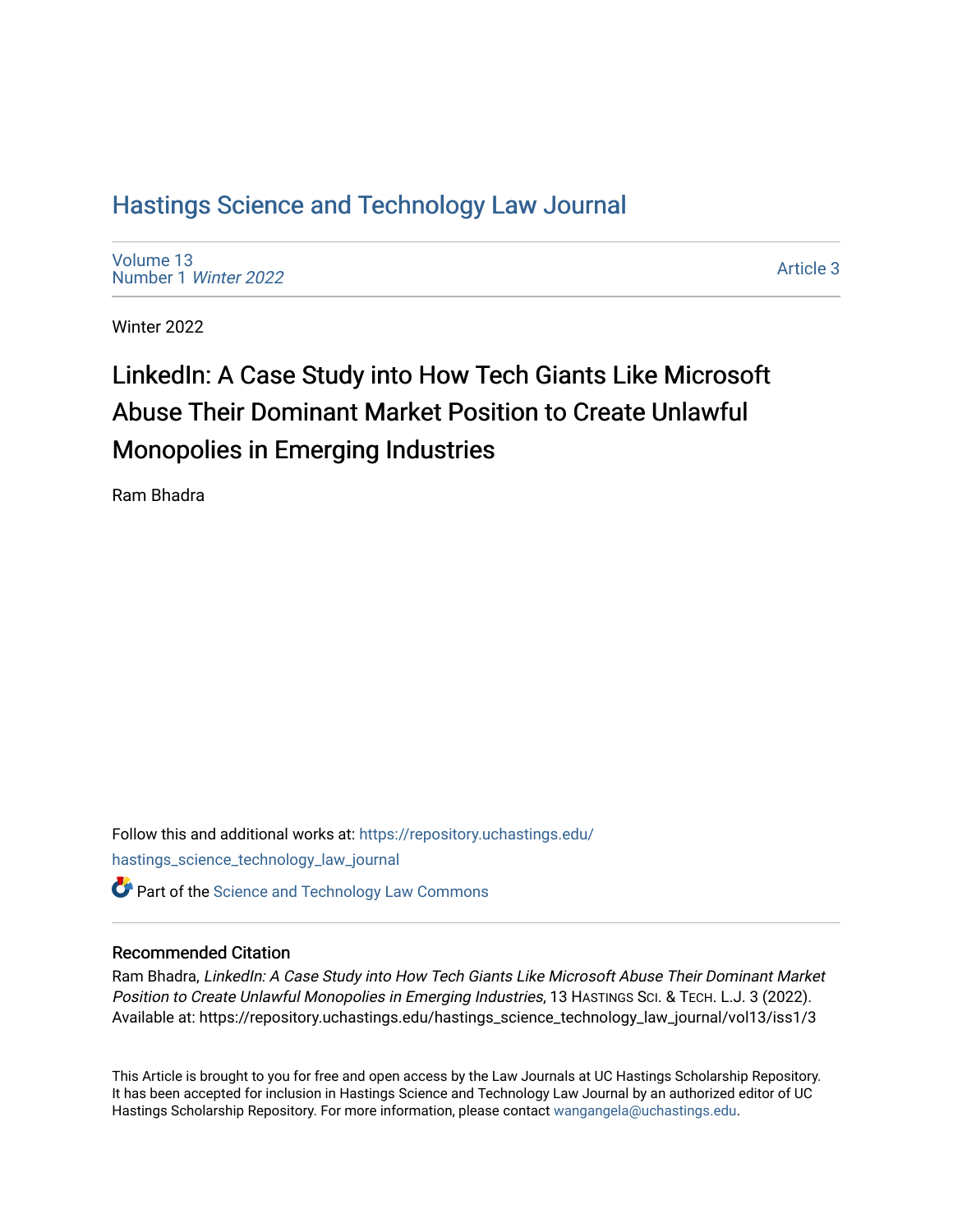# LinkedIn: A Case Study into How Tech Giants Like Microsoft Abuse Their Dominant Market Position to Create Unlawful Monopolies in Emerging Industries

### RAM BHADRA<sup>\*</sup>

## **Abstract**

The United States Court of Appeals for the Ninth Circuit should reconsider the merits of hiQ Labs' antitrust arguments against Microsoft after the Supreme Court of the United States vacated the district court's judgement and remanded *hiQ Labs, Inc. v. LinkedIn Corp.* back to the district court. LinkedIn and its parent company Microsoft have violated Section 2 of the Sherman Antitrust Act by denying its direct competitor, hiQ Labs, in the downstream people data analytics market access to data available publicly and exclusively on LinkedIn. Limiting the consumers' and recruiters' option of downstream people data analytics tools to only the tools offered by LinkedIn is a violation of Section 2 of the Sherman Antitrust Act.

<sup>\*</sup> Ram Bhadra is a Third-Year Law Student, with a focus in tech transactions and privacy law. After graduation, Ram wants to work with emerging companies and help them scale in an ethical manner.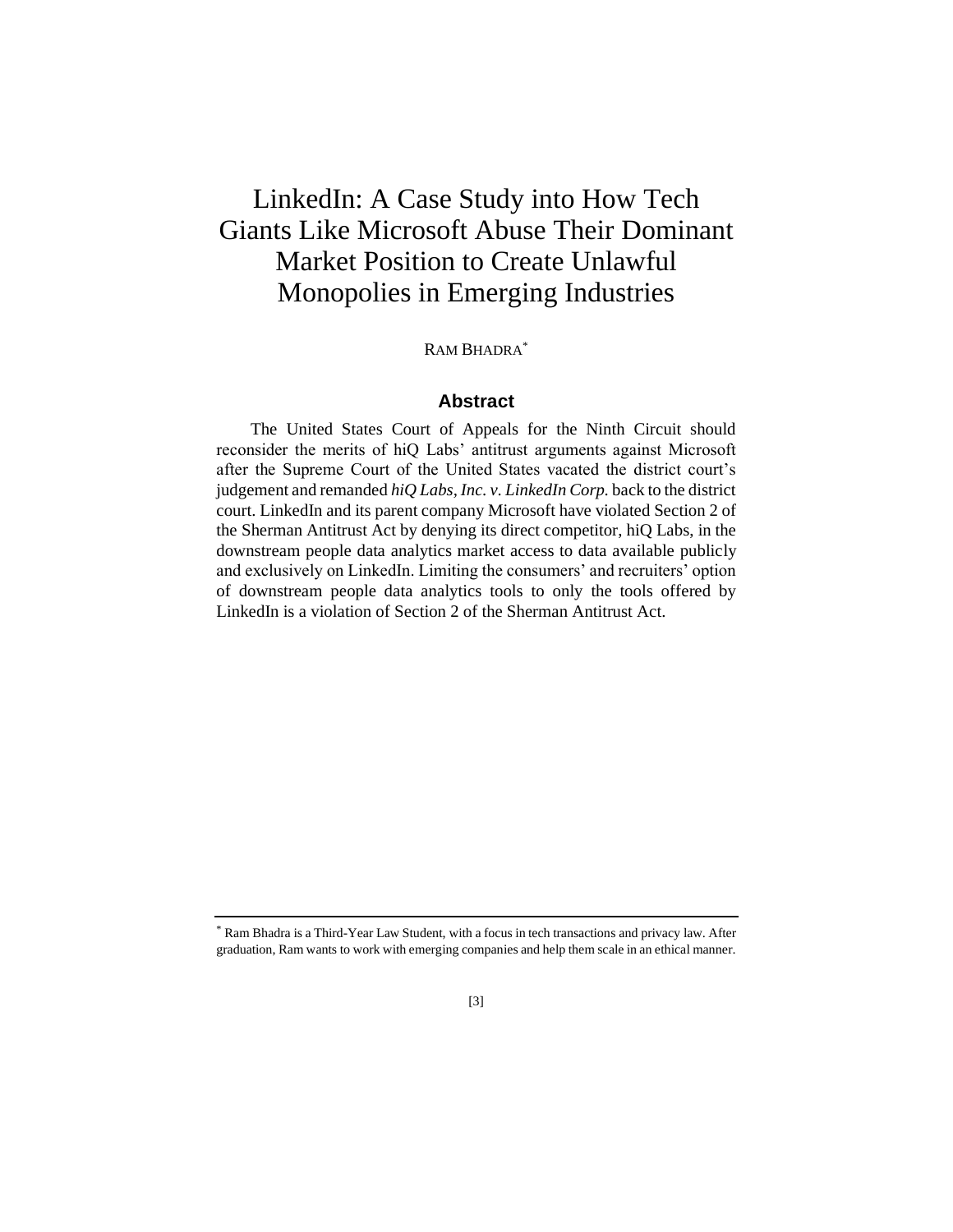# **TABLE OF CONTENTS**

| I.      |                                                        |  |
|---------|--------------------------------------------------------|--|
| II.     |                                                        |  |
|         |                                                        |  |
|         |                                                        |  |
| Ш.      |                                                        |  |
|         | A. Legally Permissible Competition vs. Anticompetitive |  |
|         |                                                        |  |
|         |                                                        |  |
| IV.     |                                                        |  |
| $V_{.}$ |                                                        |  |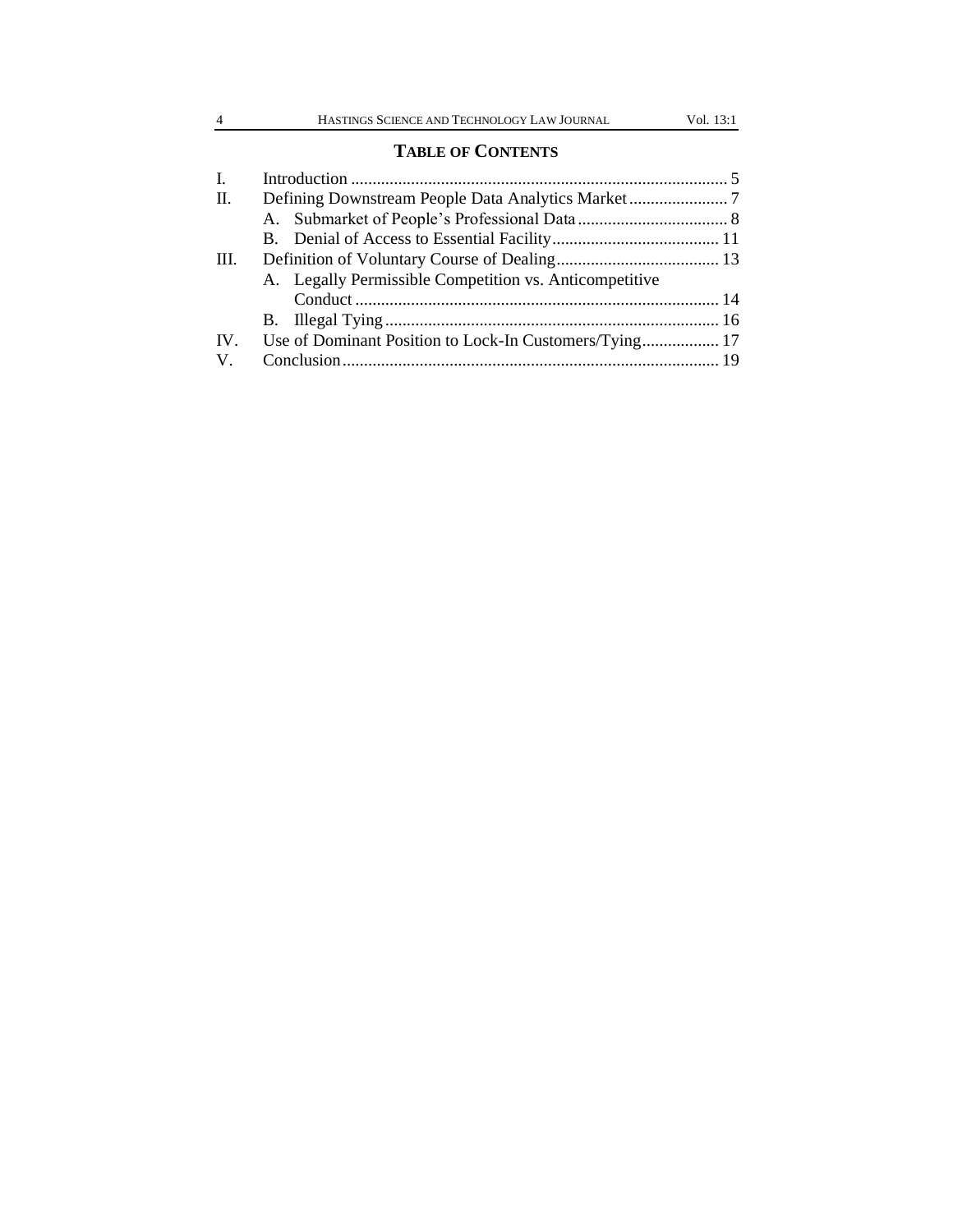#### **I. Introduction**

The Ninth Circuit set a dangerous precedent in the *hiQ Labs, Inc. v. LinkedIn Corp.* case by dimssing hiQ's antitrust claims against LinkedIn.<sup>1</sup> LinkedIn continues to abuse it's dominant position in the newly emerging and lucrative downstream people data analytics market to unlawfully deny only hiQ and other competitors in this market access to publicly available portions of LinkedIn's website. LinkedIn's improper regulation and monopolization of a niche data analytics market by denying hiQ access to publicly available portions of LinkedIn's member profiles since 2017 is a violation of the Sherman Act.<sup>2</sup> The district court's failure to recognize the unprecedented, unique insights afforded by publicly available data generated on LinkedIn will allow Microsoft, LinkedIn's parent company, to abuse its market power to monopolize the marketplace of professional social data.

Antitrust laws in the United States were designed to prevent any person or corporation from taking private action to improperly interfere with the functioning of the competitive markets.<sup>3</sup> Emerging technologies pose significant challenges for the effective enforcement of these antitrust laws.<sup>4</sup> Legislatures have found it difficult to keep pace with the rapid changes to existing business practices or creation of a whole new market made possible due to emerging technologies.<sup>5</sup> Recent studies have highlighted the benefits of using social media platforms as a tool for political campaigning and fundraising, allowing individuals with very little name recognition to rapidly establish their brand by offering an authentic version of themselves.<sup>6</sup> While allowing direct access to constituents is an advantage for political newcomers, the more advanced advertising tools offered by social media websites hold enormous importance for well-funded leaders. In a recent interview to the *New York Times*, Congresswoman Ocasio-Cortez,

4. Tom Wheeler, *Big Tech and antitrust: Pay attention to the math behind the curtain*. BROOKINGS INST. (July 31, 2020), https://www.brookings.edu/blog/techtank/2020/07/31/big-techand-antitrust-pay-attention-to-the-math-behind-the-curtain/.

<sup>1</sup>*. hiQ Labs, Inc. v. LinkedIn Corp.*, 485 F. Supp. 3d 1137, 1142 (N.D. Cal. 2020).

<sup>2.</sup> Kieran McCarthy, *hiQ Labs v. LinkedIn Corp., the Web Scraping Saga Continues*, TECH. & L. MKTG. BLOG (Oct. 10, 2020), https://blog.ericgoldman.org/archives/2020/10/hiq-labs-vlinkedin-corp-the-web-scraping-saga-continues-guest-blog-post.htm.

<sup>3</sup>*. See generally* David Millon, *The Sherman Act and the Balance of Power*, 61 S. CAL. L. REV. 1219, 1258 (1988) (discussing how two or more competitors might agree among themselves to suppress competition, thereby creating a monopoly in a market in which there had previously been rivalry; consequently, these agreements should be held unenforceable).

<sup>5.</sup> Steve Lohr, *Forget Antitrust Laws. To Limit Tech, Some Say a New Regulator Is Needed*, N.Y. TIMES (Oct. 22, 2020), https://www.nytimes.com/2020/10/22/technology/antitrust-laws-technew-regulator.html.

<sup>6</sup>*. See How Social Media Is Shaping Political Campaigns*, WHARTON BUS. SCH. (Aug. 17, 2020), https://knowledge.wharton.upenn.edu/article/how-social-media-is-shaping-politicalcampaigns.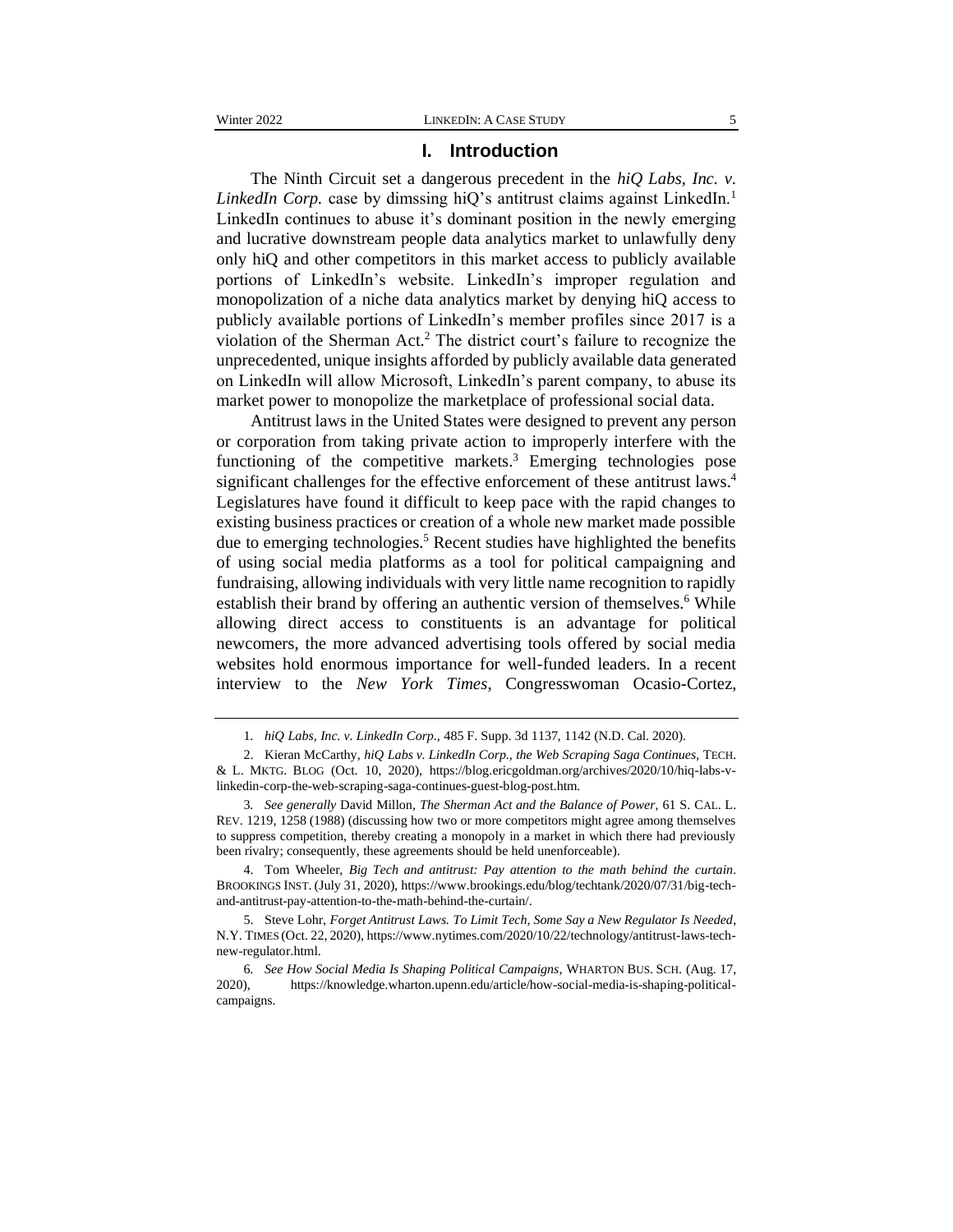suggested, "the fact of the matter is if you're not spending \$200,000 on Facebook with fund-raising, persuasion, volunteer recruitment, get-out-thevote the week before the election, you are not firing on all cylinders."<sup>7</sup> The ability to collect and analyze large-scale data is one of the most lucrative business practices made possible by the recent advent of internet-based social media companies. Aggregation of large data has allowed social media giants to not only enter traditional fields such as political campaigning but also helped them create whole new markets that rely on various forms of aggregated data.<sup>8</sup> While these companies are the direct product of an unrestrained and unfettered competitive market that rewarded players for having the most creative and useful product, they are now using their dominant position in the market to engage in anticompetitive behavior.<sup>9</sup> Their consolidation of data collection and analytics has significantly increased the threshold for entry for newer companies, even if they have a more creative and useful product. It should be the judiciary's responsibility to preserve competition in these new areas by interpreting and applying the Sherman Act in a meaningful manner to emerging technologies, while legislatures deliberate meaningful amendments to the existing structure of antitrust laws.

Social media giants have gotten away with their anticompetitive behavior largely due to the lack of legislation and case-law dictating the application of the Sherman Act on the market of data analytics.<sup>10</sup> Over the past two decades companies like Google, Amazon, and Microsoft have been able to collect data at a level never witnessed or anticipated in the past. Amazon's consumer behavior data is essential for any analysis of U.S. ecommerce trends since over half of e-commerce transactions in the U.S. take place on Amazon.<sup>11</sup> Congressional oversight committees are also beginning to highlight how these companies' anticompetitive behavior goes beyond mere restricting access to unique data, but rather using this data to

<sup>7.</sup> Astead Herndon, *Alexandria Ocasio-Cortez on Biden's Win, House Losses, and What's Next for the Left*, N.Y. TIMES (Nov. 7, 2020), https://www.nytimes.com/2020/11/07/us/politics/aoc-biden-progressives.html.

<sup>8</sup>*. See* Laurence Goasduff, *Gartner Top 10 Trends in Data and Analytics for 2020*, GARTNER (Oct. 19, 2020), https://www.gartner.com/smarterwithgartner/gartner-top-10-trends-in-data-andanalytics-for-2020/.

<sup>9.</sup> Roger Mcnamee, *Big Tech Needs to Be Regulated. Here Are 4 Ways to Curb Disinformation and Protect Our Privacy*, TIME MAG. (July 29, 2020, 10:05 AM), https://time.com/5872868/big-tech-regulated-here-is-4-ways/.

<sup>10</sup>*. See* Sally Hubbard, *The case for why Big Tech is violating antitrust laws*, CNN (Jan. 2, 2019, 10:34 AM), https://www.cnn.com/2019/01/02/perspectives/big-tech-facebook-googleamazon-microsoft-antitrust/index.html.

<sup>11.</sup> Tugba Sabanoglu, *Projected Retail E-commerce GMV Share of Amazon in the United States from 2016 to 2021,* STATISTA (Dec. 1, 2020), https://www.statista.com/statistics/788109/amazon-retail-market-share-usa.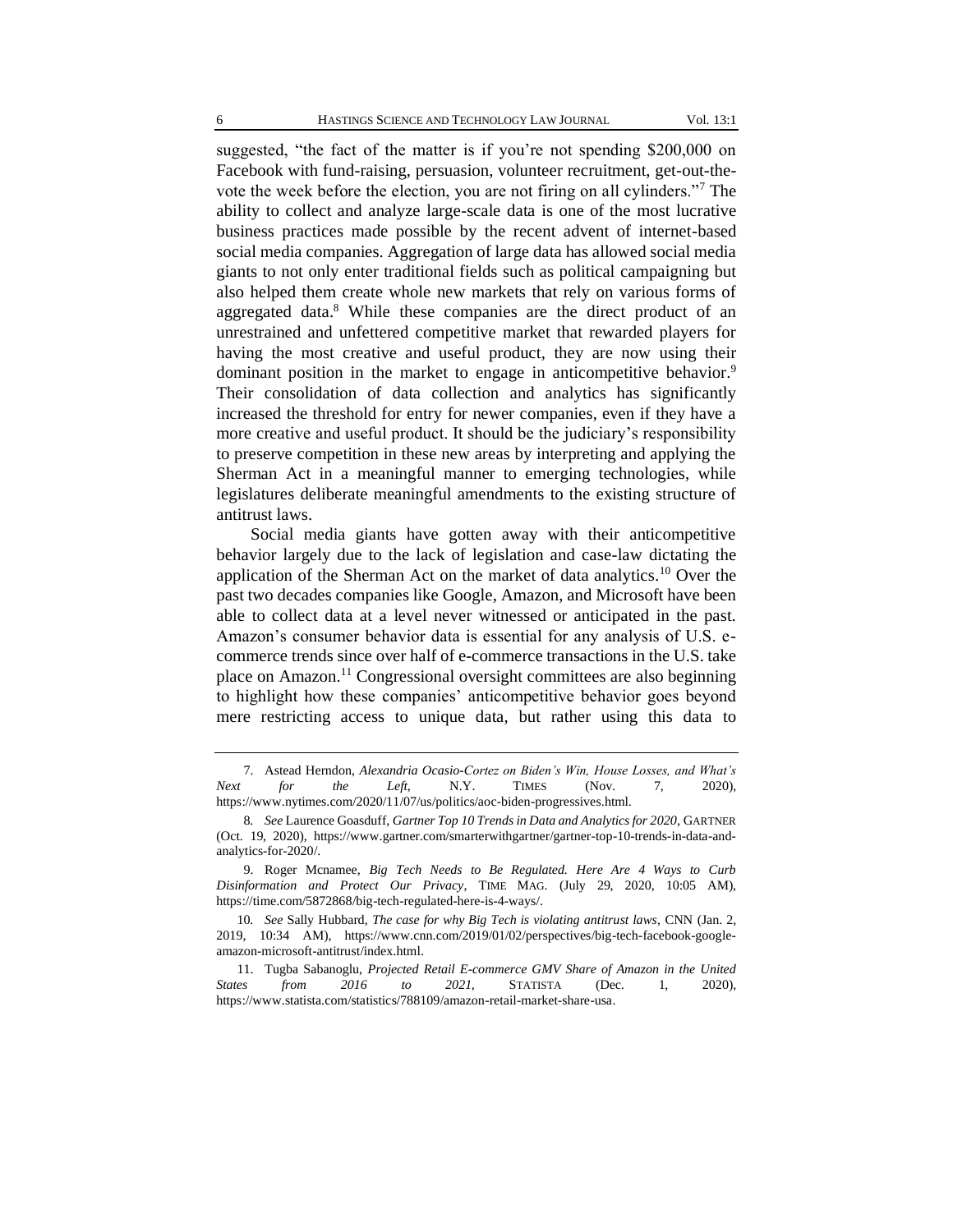specifically quash competition and promote their own products.<sup>12</sup> While Amazon and Google can raise the argument that their users do not consent to their activity being publicly accessible, social media companies, especially LinkedIn, cannot raise the same defense since their consumers choose to make their profiles public. Thus, the most fundamental issue raised by LinkedIn's actions is whether a corporation the size of Microsoft in denying its competitors access to irreplicable, yet publicly available user data is an attempt to create a monopoly in violation of Section two of the Sherman Act.<sup>13</sup> In order to resolve this issue, these three specific questions must be answered: (1) Whether hiQ created a new 'People Analytics' market utilizing publicly-shared information on LinkedIn? (2) Does LinkedIn's cease and desist letter to hiQ in 2017 constitute an unlawful unilateral refusal to deal? and, (3) Did LinkedIn use its dominant market position to unlawfully lockin its customers to use its premium analytics features?

### **II. Defining Downstream People Data Analytics Market**

Pursuant to Section 2 of the Sherman Act, antitrust claims must be judged based on LinkedIn's conduct in the relevant product market.<sup>14</sup> The boundaries of hiQ's product are defined within the scope of identifying employees at the risk of flight and maximizing the workforce's efficiency by uncovering the full purview of current and potential employees' skillsets. The Ninth Circuit's analysis of the hiQ Lab's complaint and of the product market in its original decision was not consistent with the holding in the *In re Webkinz* case. In that case, the Ninth Circuit held that a product market must be defined by the product and the producers rather than the consumers and their anticipated needs.<sup>15</sup> The court further elaborated that, while considering the product and its substitutes, it is essential to consider whether the two products are reasonably interchangeable.<sup>16</sup> The product's interchangeability also determines whether these competitors would have the ability to deprive each other of significant levels of business.<sup>17</sup> Thus, any query like the one the district court undertook into the probability of success of an alternative product based on data scarped from Google and Facebook must ascertain whether the 'producers', individuals generating data on those websites, and the 'product', the information shared by these individuals, are

<sup>12.</sup> Ron Knoxx, *Congress's big tech report shows why antitrust history is so important*, WASH. POST (Oct. 8, 2020), https://www.washingtonpost.com/outlook/2020/10/08/congress-bigtech-anti-trust/.

<sup>13.</sup> The Sherman Antitrust Act of 1890, 15 U.S.C. § 2.

<sup>14</sup>*. Cty. of Tuolumne v. Sonora Cmty. Hosp.,* 236 F.3d 1148, 1157 (9th Cir. 2001).

<sup>15</sup>*. In re Webkinz Antitrust Litig.*, 695 F. Supp. 2d 987, 993 (N.D. Cal. 2010).

<sup>16</sup>*. Id.* at 994.

<sup>17</sup>*. Thurman Indus., Inc. v. Pay 'N Pak Stores, Inc.*, 875 F.2d 1369, 1374 (9th Cir. 1989).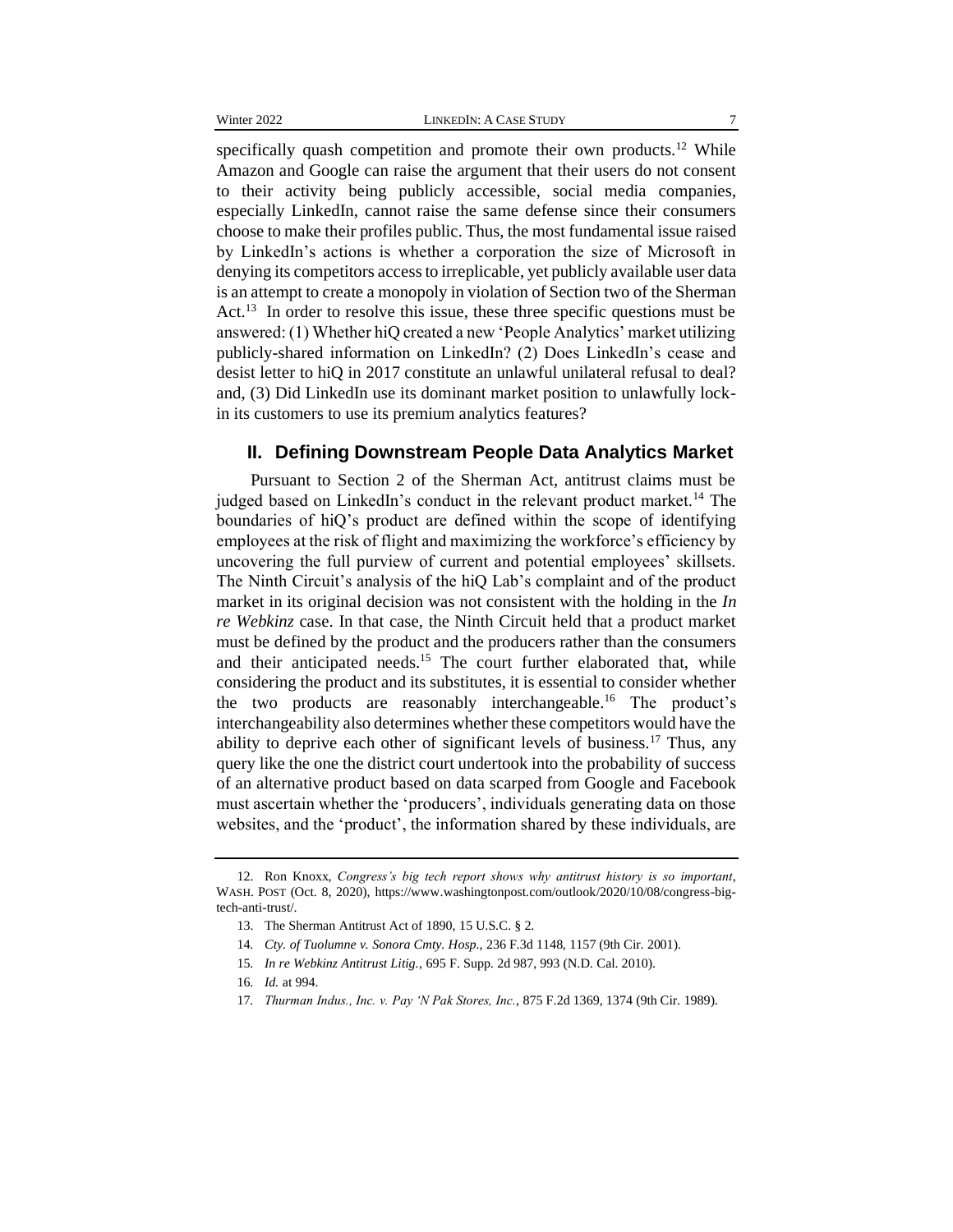interchangeable with the 'product' and 'producers' in LinkedIn's data marketplace. Establishing the vast difference in the quality of data available on LinkedIn versus other social media and search engine sites, thus representing its own submarket, will also form the basis of antitrust claims against the monopolization of this submarket of people data.<sup>18</sup>

#### **A. Submarket of People's Professional Data**

LinkedIn has created a new submarket of downstream people data analytics by adopting a strategy that prioritized quality over quantity of users, or 'producers', and empowering these users with robust tools to help generate in-depth and relevant data, or 'product'. LinkedIn's business model differs greatly from Facebook and Twitter. While the latter two are focused on growing the sheer volume of users on their platform, the former has narrowly tailored its focus to creating an effective and professional social media experience. Despite this approach of quality over quantity, LinkedIn has still managed to make  $1/7<sup>th</sup>$  of the world population a registered member on its website.<sup>19</sup> The district court acknowledged that there is a difference in the quality of data available on LinkedIn versus other sources; thus, it is a question of fact whether there is some elasticity of demand between them and whether those products are a part of the same market.<sup>20</sup> The difference between LinkedIn and Facebook's approaches to resolving the issue of fake accounts highlights the superiority of LinkedIn's safeguards. Facebook largely depends on reporting from its users to spot fake accounts.<sup>21</sup> On the other hand, LinkedIn reported that 95% of fake accounts were spotted and proactively blocked during the sign-up process.<sup>22</sup> LinkedIn achieved a high success rate at spotting fake accounts by "building automated fake account detection systems at scale for detecting and taking action against fake accounts. These allow LinkedIn to protect their members from bad activity by bad actors."<sup>23</sup> By reducing the number of fake or spam profiles on their platform, LinkedIn is able to prevent any drop in standards of the average LinkedIn user. Facebook and Twitter both allow users to have multiple

<sup>18</sup>*. Id.*

<sup>19.</sup> Aslam Salman, *Linkedin by the Numbers: Stats, Demographics & Fun Facts*, OMNICORE (June 29, 2021), https://www.omnicoreagency.com/linkedin-statistics/.

<sup>20</sup>*. Brown Shoe Co. v. U.S.*, 370 U.S. 294, 326 (1962).

<sup>21.</sup> Jack Nicas, *Does Facebook Really Know How Many Fake Accounts It Has?*, N.Y. TIMES (Jan. 30, 2019), https://www.nytimes.com/2019/01/30/technology/facebook-fake-accounts.html.

<sup>22.</sup> Jenny Colgate, *Fake LinkedIn Accounts – What to Do and What LinkedIn is Doing*, JDSUPRA (Sept. 9, 2020), https://www.jdsupra.com/legalnews/fake-linkedin-accounts-what-to-doand-46153/.

<sup>23.</sup> Andrew Hutchinson, *LinkedIn Details Efforts to Stamp Out Fake Accounts in New Report*, SOC. MEDIA TODAY (Sept. 13, 2018), https://www.socialmediatoday.com/news/linkedin-detailsefforts-to-stamp-out-fake-accounts-in-new-report/532218/.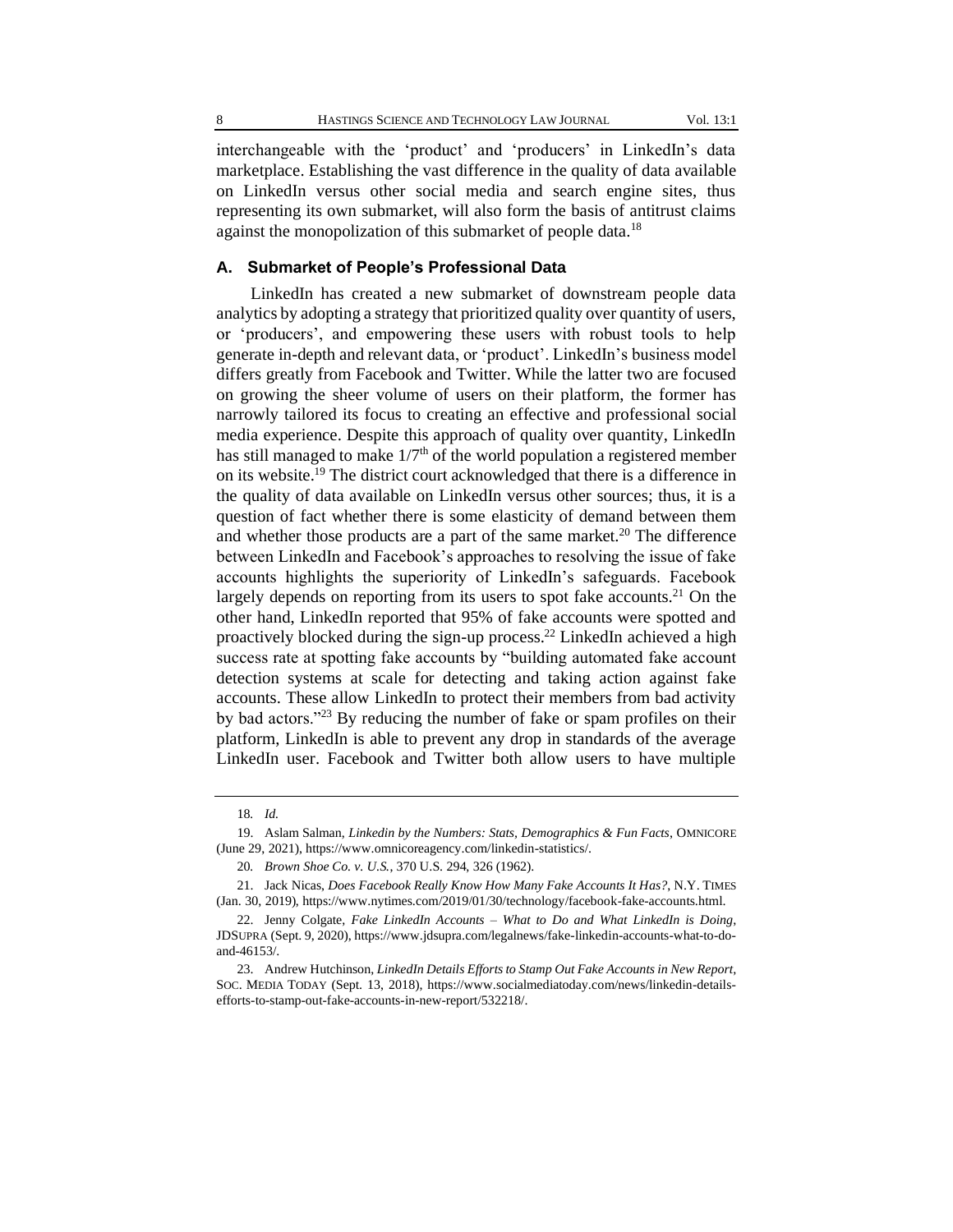accounts without violating user agreements. Users can lawfully generate content under different accounts without using their own names for any of the accounts.<sup>24</sup> While such usage may not always pose harm to the integrity of the platform, it still dilutes the authenticity of the users or producers in generating the data. On the other hand, LinkedIn limits its users to creating an account either under their own name or their business's name. This policy does not guarantee 100% success at preventing the dilution of the user base but increases the probability that the users allowed on the platform will generate data relevant for recruiters and companies.<sup>25</sup>

The second part of LinkedIn's strategy to elevate the quality of the data being generated involves the actual user interface of the website or app. Rather than focusing on integrating numerous gimmicks with the hope of attracting the widest range of users, LinkedIn has focused on building tools that allow users to highlight information that is relevant to a professional setting. Creating a section for users to submit their CVs simultaneously drives up the quality of the employee data while rendering several legacy recruitment portals obsolete. Giving the users and producers the option to verify their skills and knowledge through subject-specific tests increases the reliability of the people data. Facebook's reliance on several third-party solutions to create a space on the website for users to host their CVs makes it more difficult to analyze large data sets due to the lack of uniformity, in addition to raising serious privacy concerns.<sup>26</sup> At the same time, there is no avenue for users to generate professional data on Google unless Google redirects to the user's public LinkedIn profile. The extensive list of differences in LinkedIn's approach to creating a social network, compared to Facebook and Twitter, highlights the unique characteristics and uses of the product generated in LinkedIn's submarket of people's professional  $data<sup>27</sup>$  However, hiQ's analysis goes a step forward by integrating this indepth professional data with the user behavior data that is also publicly available on LinkedIn. hiQ's data analytics tools are not only able to identify the ideal candidates based on their professional skillset, but they also inform recruiters of potential employees who might become available for hiring, or of existing employees whose behavior on LinkedIn would suggest that they might be preparing to leave their position within the company. Despite

<sup>24</sup>*. How to Manage Multiple Accounts*, TWITTER, https://help.twitter.com/en/managing-youraccount/managing-multiple-twitter-accounts.

<sup>25.</sup> Bruno Aziza, *Why LinkedIn is More Valuable than Facebook*, LINKEDIN (Aug. 31, 2015), https://www.linkedin.com/pulse/why-linkedin-more-valuable-than-facebook-bruno-aziza/.

<sup>26.</sup> Sophie Deering, *LinkedIn vs. Facebook: Battle of the Professional Networks*, UNDER RECRUITER, https://theundercoverrecruiter.com/linkedin-vs-facebook-battle-professionalnetwork-infographic/.

<sup>27</sup>*. Brown Shoe Co. v. U.S.*, 370 U.S. 294, 326 (1962).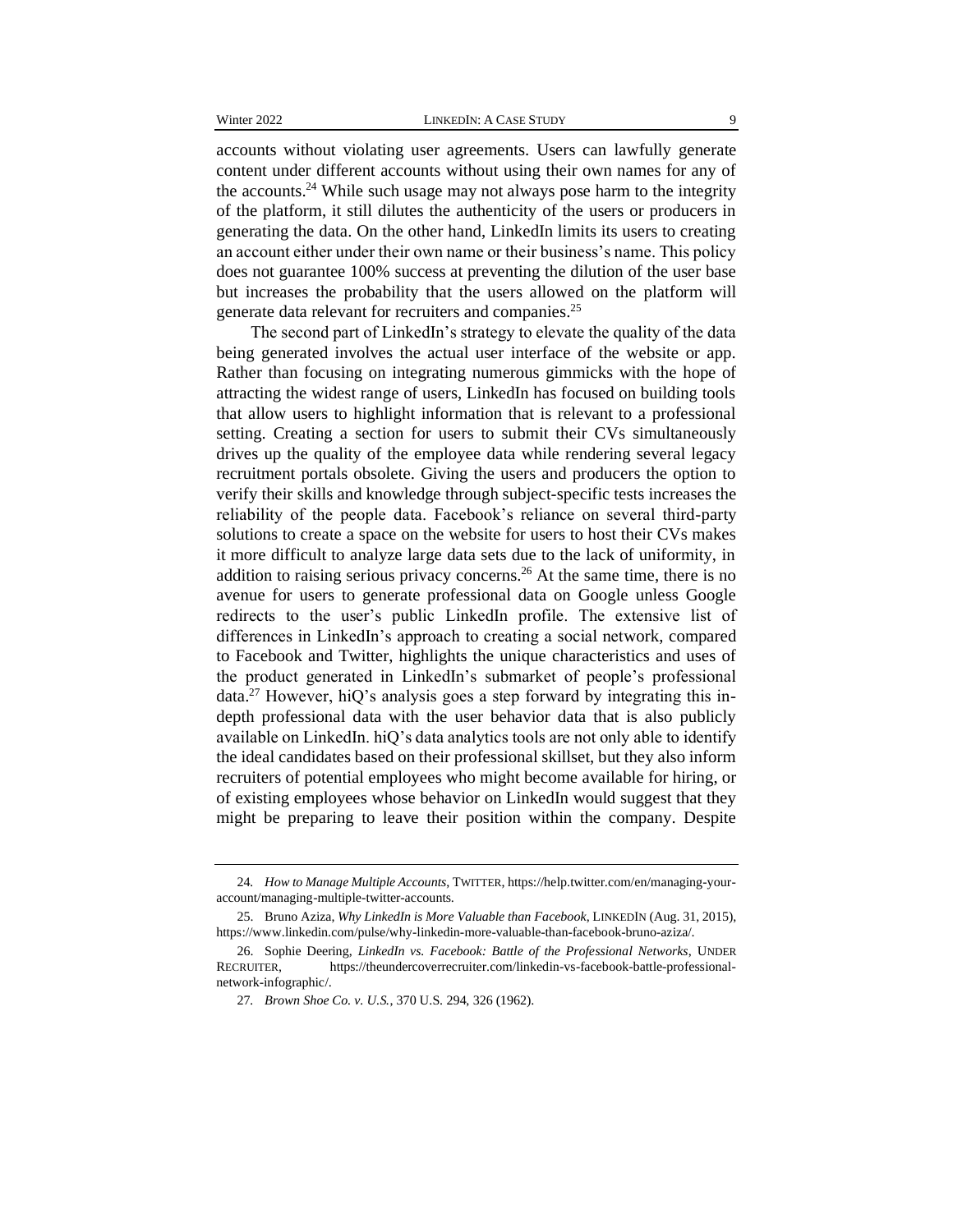Twitter and Facebook's enormous user base, they cannot provide this level of insight simply because employees do not rely on these platforms for professional growth, making it extremely difficult to identify relevant trends based on their activities on these platforms.

The district court's initial judgement also raised the possibility of companies using internal data from their own Human Resources department as an alternative to the downstream people data. This query was a direct result of the district court's failure to recognize the clearly defined product offered by hiQ. One of the essential parts of hiQ's analysis involves identifying wider industry trends that require incorporating people data not limited to only the company's current employees. Forcing recruiters to revert to relying solely on their internal data would set the entire recruiting industry back a decade and prevent it from leveraging the cutting-edge data analytics technology. The historical usage of paper-filing systems or legacy human capital management systems within the HR department creates another barrier for recruiters to incorporate this data into modern analytics tools. hiQ was one of the first companies to identify the narrowly tailored downstream people data generated on LinkedIn as the ideal solution to most of the traditional HR problems.

The final step in proving that LinkedIn's downstream people data is its own unique submarket involves looking at public recognition. While under the product market analysis, public recognition or consumer demand cannot suffice as proof, as evidenced by the ruling in *Brown Shoe Co.* which allowed the submission of public recognition as one of the factors to prove the existence of a submarket.<sup>28</sup> Over 80% of B2B leads in the U.S. come through LinkedIn, and over 95% of recruiters in the U.S. rely on LinkedIn for finding the ideal candidate compared to only  $66\%$  relying on Facebook.<sup>29</sup> These statistics underscore the recruiters' and corporations' reliance on LinkedIn's downstream people data to help identify those employees that were at the highest risk of leaving the company, as well as uncover the full scope of current and potential employees' skills. By limiting the features and user interface to ensure an ideal professional social network experience, LinkedIn also limited the number of irrelevant actions users could take on the website. The direct benefit of this design is the streamlining of the data sorting process for data aggregators like hiQ and LinkedIn, itself. Hence, the data generated on this platform gives a dramatically more thorough insight into the behavior of current and potential employees by taking into account their actual behavior beyond the skills listed on their resume but does not muddy the data with irrelevant information - such as their 'likes' on Facebook.

<sup>28</sup>*. Id.*

<sup>29.</sup> Mansoor Iqbal, *LinkedIn Usage and Revenue Statistics (2020)*, BUS.OF APPS, https://www.businessofapps.com/data/linkedin-statistics (last updated Nov. 6, 2020).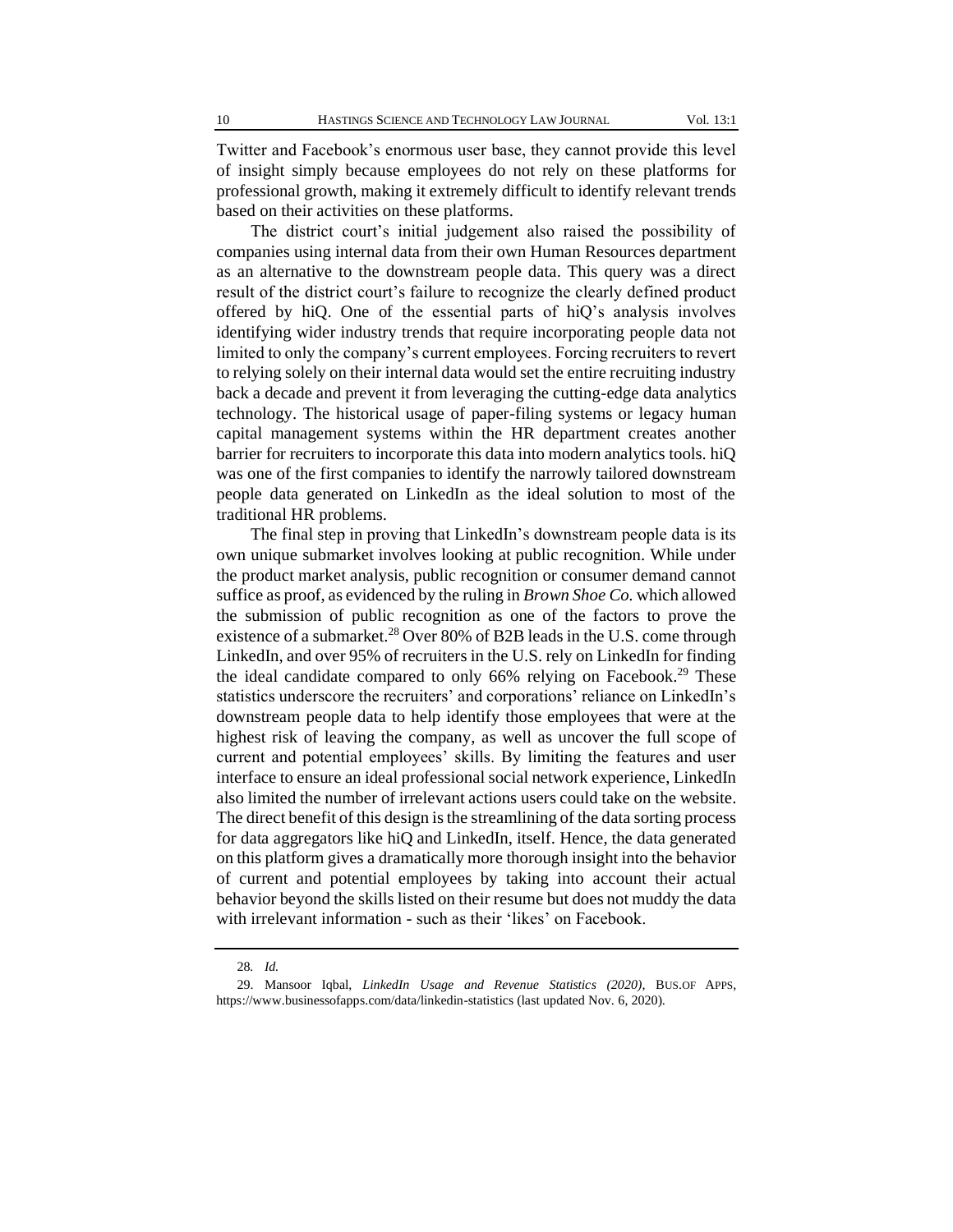#### **B. Denial of Access to Essential Facility**

This also presents an opportunity to reexamine the intellectual property issues that have led to the Federal Circuit's blanket reluctance to apply the essential facility doctrine to all technological innovations.<sup>30</sup> In order to successfully regulate social media companies, it is imperative that the Ninth Circuit creates clear boundaries that define and separate the companies' intellectual property from the user generated data, which usually consists of several innovative technological components.<sup>31</sup> Allowing social media companies to threaten third parties with copyright infringement suits for accessing publicly available data would be wrong as a matter of law, because the social media companies have no ownership over the user generated data. However, as established in the previous section, this user generated data is the key product, so denying access to this product goes beyond the scope of mere exclusionary conduct and is an attempt to create unlawful monopolies by denying competitors access to the essential facility. The Seventh Circuit established the four elements that are necessary to prove liability under the essential facilities doctrine: "(1) control of the essential facility by a monopolist; (2) a competitor's inability practically or reasonably to duplicate the essential facility; (3) the denial of the use of the facility to a competitor; and (4) the feasibility of providing the facility."<sup>32</sup>

The question of LinkedIn's control of the essential facility is easy to answer because LinkedIn directly owns the marketplace and has unfettered control over granting access to its competitors. The publicly available data on LinkedIn's website is an essential facility of the downstream people data analytics market. The district court in *Daisy Mountain Fire Dist. v. Microsoft Corp.* held that the essential facility doctrine applies only to tangible assets and not technological innovations. However, both the plaintiff and the court in that case were citing the fact that Microsoft's refusal to share their technology and innovation did not constitute an antitrust violation.<sup>33</sup> The application of the essential facilities doctrine as prescribed in *Daisy Mountain Fire Dist* does not compel LinkedIn to share access to its own proprietary data analytics tools or the source code of the website.<sup>34</sup> LinkedIn has valid intellectual property rights over their technology.

On the other hand, as the facts pled in hiQ Labs' First Amended Complaint and in the previous section suggest, the user data constitutes a

<sup>30</sup>*. Daisy Mountain Fire Dist. v. Microsoft Corp.*, 547 F. Supp. 2d 475, 489 (D. Md. 2008).

<sup>31.</sup> Peter Brown, *Social Media Postings May Risk User Copyrights*, N.Y. L. J. (May 20, 2020). https://www.law.com/newyorklawjournal/2020/05/20/social-media-postings-may-riskuser-copyrights/.

<sup>32</sup>*. MCI Commc'ns Corp. v. Am. Tel. & Tel. Co.*, 708 F.2d 1081, 1095 (7th Cir. 1983).

<sup>33</sup>*. Daisy Mountain Fire Dist.*, 547 F. Supp 2d at 489.

<sup>34</sup>*. Id*.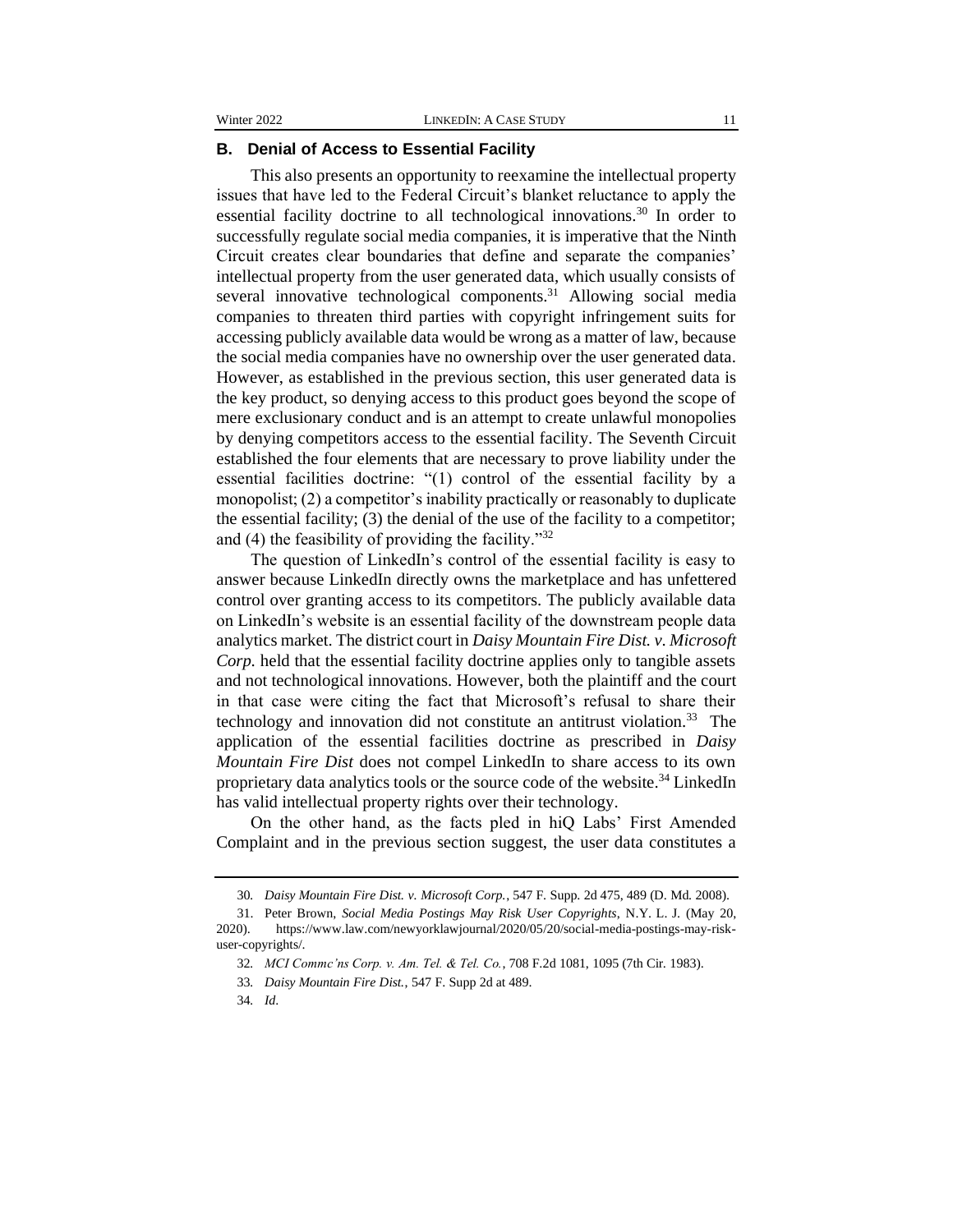tangible commodity that is essential for any companies involved in the downstream data analytics market, and separate from LinkedIn's own intellectual property.<sup>35</sup> LinkedIn has no legal claim over the data generated by users on its platform, and neither does this data constitute any form of technological innovation. Despite having no legal claim of ownership over the user generated data, LinkedIn is in a unique position as being a competitor in this market while also wielding unfettered power over the regulation of the marketplace. LinkedIn's central argument is built around its desire to protect its user's intellectual property, rather than its own, raising serious question about LinkedIn's standing and motives. LinkedIn have could successfully plead a case of copyright infringement if the hiQ Labs used the data from LinkedIn's website to create a similar professional social media website. The hiQ Labs use of the public data does not create a competing product with LinkedIn's professional social media forum.<sup>36</sup>

The extensive discussion in the previous section about the lack of any alternatives to data available on LinkedIn answers the second element of the test. Competitors such as hiQ simply cannot replicate the high-quality professional people data from any other source. Even if a company launched a hypothetical direct competitor to LinkedIn's professional social media website, it would take several years for it to generate a fraction of the data generated at LinkedIn daily since LinkedIn isn't just the market leader, but the sole player.<sup>37</sup> The third element is fulfilled by the cease-and-desist letter sent by LinkedIn to all its competitors in 2017.<sup>38</sup> This letter was a clear abuse of LinkedIn's control of the essential facility. LinkedIn cannot legally nor physically restrict access to this essential facility, because it is a part of the internet that is accessible to everyone without any cost or permission. This fact also sets the current case apart from another Microsoft case, because LinkedIn has not been ordered to take any steps to facilitate the hiQ Labs's access to the data.<sup>39</sup> This difference also explains LinkedIn's decision to resort to baseless legal threats to deny its competitors (such as hiQ) access to the essential facility, since there were no demands or attempts by the hiQ Labs to access Microsoft's legally protected intellectual property. The fact that LinkedIn sent the cease-and-desist notice only to its competitors is significant proof that LinkedIn's actions were fueled by the desire to create

<sup>35</sup>*. hiQ Labs, Inc. v. LinkedIn Corporation*, 485 F. Supp. 3d 1137, 1143, 1152 (N.D. Cal. 2020).

<sup>36.</sup> *Id*. at 1149.

<sup>37.</sup> Jörgen Sundberg, *Why Doesn't LinkedIn Have Any Serious Competitors?*, UNDER COVER RECRUITER, https://theundercoverrecruiter.com/linkedin-competitors/.

<sup>38</sup>*. hiQ Labs, Inc*., 485 F. Supp. 3d at 1144.

<sup>39</sup>*. Daisy Mountain Fire Dist.*, 547 F. Supp. 2d at 477.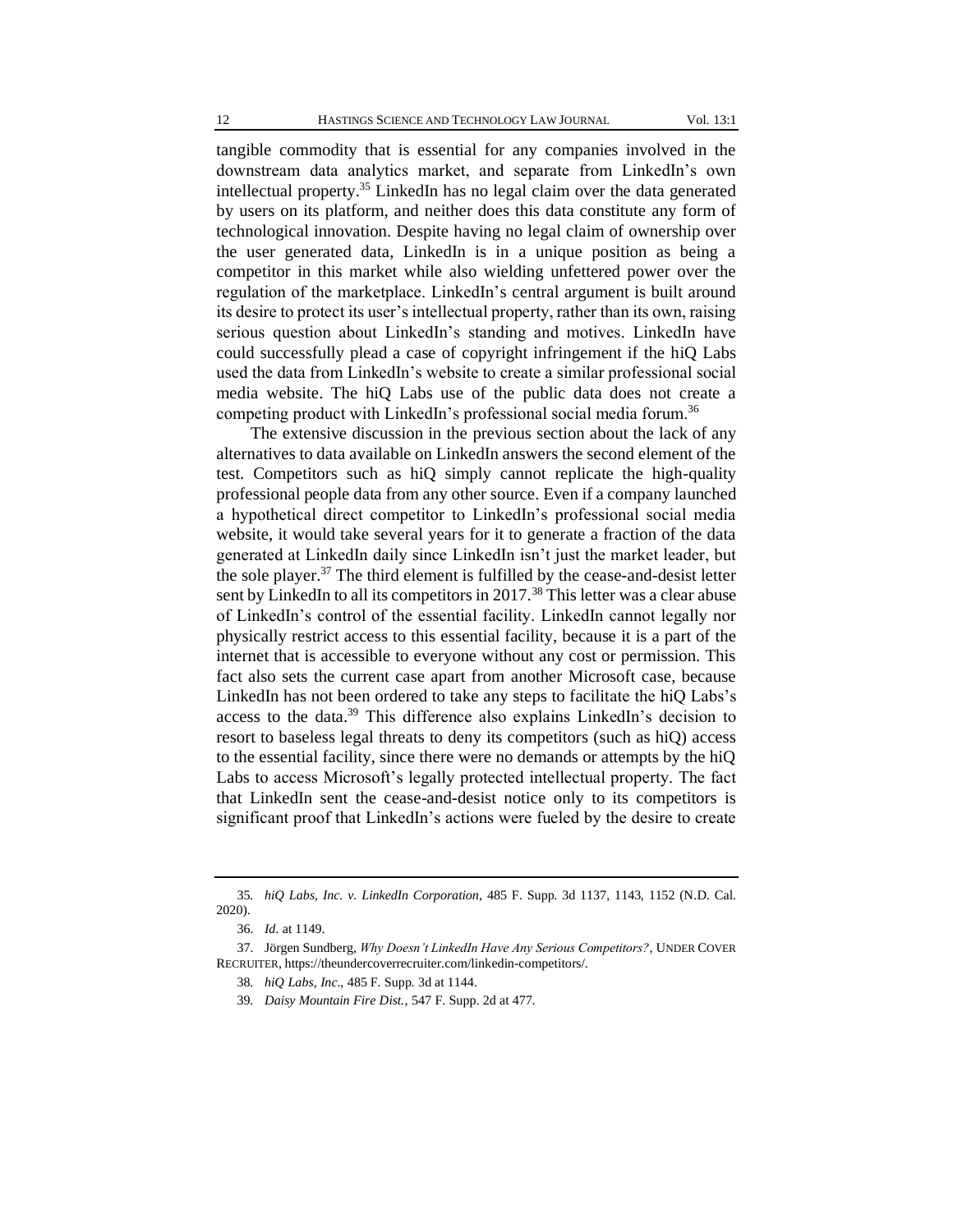an unlawful monopoly within the downstream people data analytic rather than any attempt at protecting its users' interests.

LinkedIn's use of legal threats to block access to the publicly available data on its website proves that there was a higher cost for LinkedIn to block access to the essential facility than the cost of simply allowing its competitors to continue accessing the public profiles. Furthermore, hiQ's analytics business does not impose any additional cost on LinkedIn's professional social media business.<sup>40</sup> hiQ does not rely on any of LinkedIn's data aggregation tools; rather, hiQ employs its own data scraping tools to collect publicly available data on LinkedIn. Finally, there is a compelling rebuttal to any intellectual property argument LinkedIn might raise under the theory laid out in *Daisy Mountain Fire Dist*. The potential to leverage this enormous data set for commercial gains and improving recruitment practices drove hiQ to create an innovative data scraping and analytics tool. $41$ 

The facts and legal arguments presented above prove the existence of a niche downstream people data analytics market. A close analysis of LinkedIn's behavior also raises doubts over any defenses LinkedIn might put forth to justify its unlawful regulation of this newly emerging market. LinkedIn does not have any intellectual property claim over the content generated by its users. The cease-and-desist letter LinkedIn sent hiQ and other competitors was a blatant attempt at unlawful monopolization of this market by targeting its main competitors and denying them access to the essential facility. The Ninth Circuit's failure to recognize the product market as pled by hiQ labs will create unreasonable standards to successfully plead the boundaries of the product market in emerging industries allowing social media giants to monopolize several different product markets emerging from their own platforms.

#### **III. Definition of Voluntary Course of Dealing**

For several years, LinkedIn lacked its own sophisticated data analytics tools and was pleased to let hiQ scrap data from its website to help LinkedIn users, especially recruiters, leverage the downstream people data. $42$  On May 23, 2017, LinkedIn abruptly ended this mutually beneficial relationship by sending a cease-and-desist letter to hiQ.<sup>43</sup> The Supreme Court of the United States has held that, while private businesses are free to conduct business with whom they desire and are free to refuse to conduct business with whom

<sup>40.</sup> Drake Bennett, *The Brutal Fight to Mine Your Data and Sell It to Your Boss, Bloomberg* (Nov. 15, 2017), https://www.bloomberg.com/news/features/2017-11-15/the-brutal-fight-to-mineyour-data-and-sell-it-to-your-boss.

<sup>41</sup>*. hiQ Labs, Inc*., 485 F. Supp. 3d at 1137.

<sup>42</sup>*. Id* at 1151*.*

<sup>43</sup>*. Id*.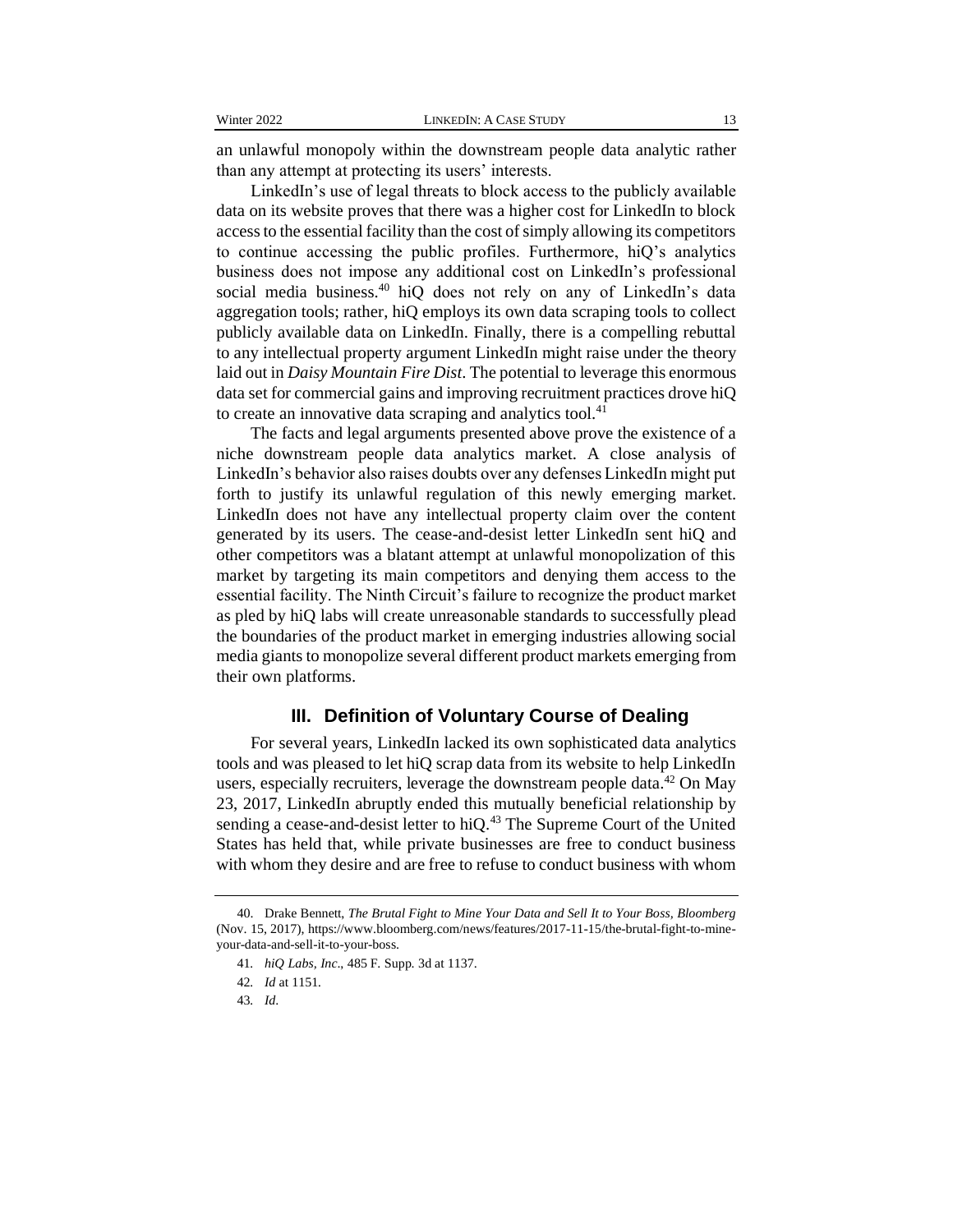they do not, there is a narrow exception to this freedom. <sup>44</sup> The court has held that businesses have a qualified right to refuse to conduct business with a competitor as long as that refusal is not a purposeful means of monopolizing intersate commerce in violation of the Sherman Act.<sup>45</sup> The court has reasoned that, under the principle of voluntary course of dealings, it is unlawful for a business to maintain its monopoly by suddenly refusing to conduct business with its direct rivals after several years of mutually beneficial commercial relations if termination of such relations results in short-term losses for the business.<sup>46</sup> The court emphasized the businesses' right to exclude cannot be infringed by antitrust laws.<sup>47</sup> Instead, it laid out the test to differentiate between lawful exclusion and anti-competitive behavior by drawing a distinction "between practices which tend to exclude or restrict competition on the one hand and the success of a business which reflects only a superior product, a well-run business, or luck, on the other."<sup>48</sup> The court in Aspen, citing FTC v. Qualcomm, laid out three specific circumstances that would establish a defendant's anticompetitive behavior: "(1) it "unilateral[ly] terminat[es] . . . a voluntary and profitable course of dealing"; (2) "the only conceivable rationale or purpose is 'to sacrifice shortterm benefits in order to obtain higher profits in the long run from the exclusion of competition'"; and (3) the refusal to deal involves products that the defendant already sells in the existing market to other similarly situated customers."<sup>49</sup> LinkedIn's conduct checks the boxes for these three circumstances since it unilaterally terminated its profitable relation with hiQ in 2017 and specifically refused its competitors access to publicly accessible areas of its website.

LinkedIn already sold in the existing market to other similarly situated customers.<sup>50</sup> Under the totality of circumstances, LinkedIn's conduct checks the boxes for three circumstances since it unilaterally terminated its profitable relation with the hiQ Labs in 2017 and specifically refused its competitors access to publicly accessible areas of its website.

#### **A. Legally Permissible Competition vs. Anticompetitive Conduct**

The district court initially also erred in demanding that the hiQ Labs establish LinkedIn's conduct met all three circumstances individually because it is impossible to index every possible anticompetitive outcome of

<sup>44</sup>*. Aspen Skiing Co. v. Aspen Highlands Skiing Corp.*, 472 U.S. 585, 606, 611 (1985).

<sup>45</sup>*. Lorain Journal Co. v. United States*, 342 U.S. 143, 155 (1951).

<sup>46</sup>*. Novell, Inc. v. Microsoft Corp*. 731 F.3d 1064 (2013).

<sup>47</sup>*. Aspen Skiing Co.,* 472 U.S. at 585*.*

<sup>48</sup>*. Id*. at 596.

<sup>49</sup>*. Federal Trade Commission v. Qualcomm Incorporated*. 969 F.3d 974, 993 (2020).

<sup>50</sup>*. hiQ Labs, Inc*., 485 F. Supp. 3d at 1151.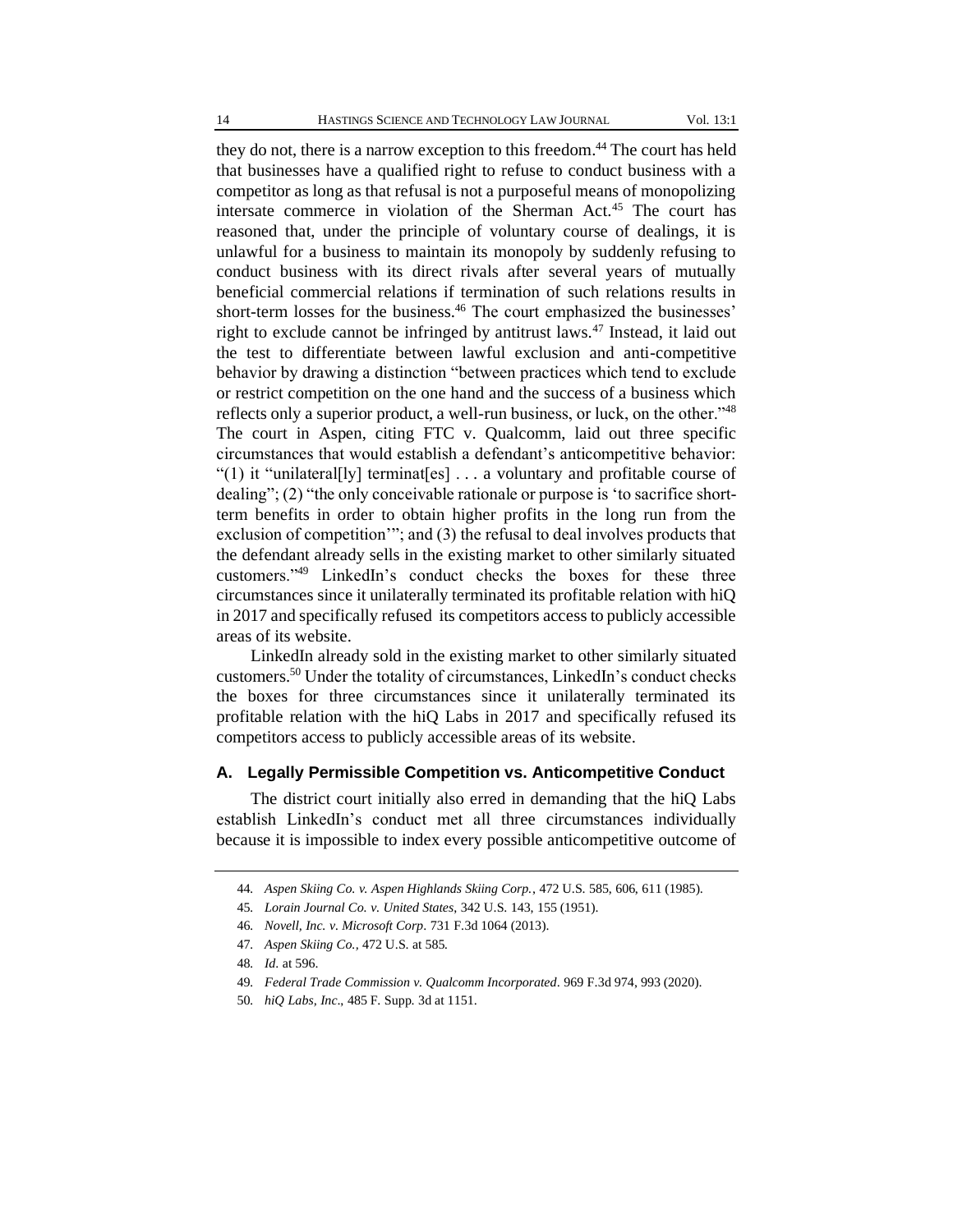a company's refusal to deal with its competitors. As a solution to this issue, the Tenth Circuit instead suggested to focus on, "whether, based on the evidence and experience derived from past cases, the conduct at issue before us has little or no value beyond the capacity to protect the monopolist's market power"<sup>51</sup> As established in the prior sections, the hiQ Labs's access of the publicly available LinkedIn pages came at no additional cost to LinkedIn, thus eliminating cost cutting as a reason for LinkedIn's unilateral refusal to deal. Additionally, the court must also consider if LinkedIn had any other compelling reason, such as consumer complaints about the aggregation, to justify its unilateral termination of its dealing with the hiQ Labs. However, it would be difficult for LinkedIn to raise any of these theories as well since the hiQ Labs did not violate any copyright or privacy laws while accessing the public profiles.

It must be noted that only LinkedIn's competitors lost access to its data market, while other large corporations, such as Google and Bing, continue to access LinkedIn's website and aggregate the user data. This is an example of the third circumstance seeing that LinkedIn refused access to the product solely to competitors while continuing to permit free access to others. Proving that LinkedIn's conduct met the first two circumstances as well is more challenging due to lack of a formal relationship between the hiQ Labs and LinkedIn. It is difficult to point to specific data that would serve as the proof of the profitability of their relationship. Instead, the court should employ creative methods to analyze whether LinkedIn's conduct met the first two circumstances. The district court correctly noted that after filing the cease-and-desist letter, LinkedIn did not reduce the price of its analytical tools to unlawfully eliminate its competition. However, a more nuanced look at LinkedIn's pricing and state of competition from 2017 to present day reveals that LinkedIn did lose profits in order to eliminate competition. In the early half of 2017, LinkedIn made some crucial changes to the pricing strategy for its most lucrative product, job postings.<sup>52</sup> There is a high probability that recruiters, whether subscribed to LinkedIn's Recruiter premium package or relying on external services such as the one provided by the hiQ Labs at the time, would continue making extensive use of the job posting function. Thus, LinkedIn took concerted steps to further consolidate its position as the sole professional social media platform prior to serving its competitors in the analytics market the cease-and-desist notice. The price

<sup>51</sup>*. Novell, Inc.,* 731 F.3d at 1072.

<sup>52.</sup> Sue Winkler & Kevin MacTaggart, *LinkedIn's New Pricing Model for Job Postings*, HR SOURCE (May 23, 2017), [https://www.hrsource.org/maimis/Members/Articles/2017/05/May\\_23/LinkedIn\\_s\\_New\\_Pricing\\_](https://www.hrsource.org/maimis/Members/Articles/2017/05/May_23/LinkedIn_s_New_Pricing_Model_for_Job_Postings.aspx) [Model\\_for\\_Job\\_Postings.aspx.](https://www.hrsource.org/maimis/Members/Articles/2017/05/May_23/LinkedIn_s_New_Pricing_Model_for_Job_Postings.aspx)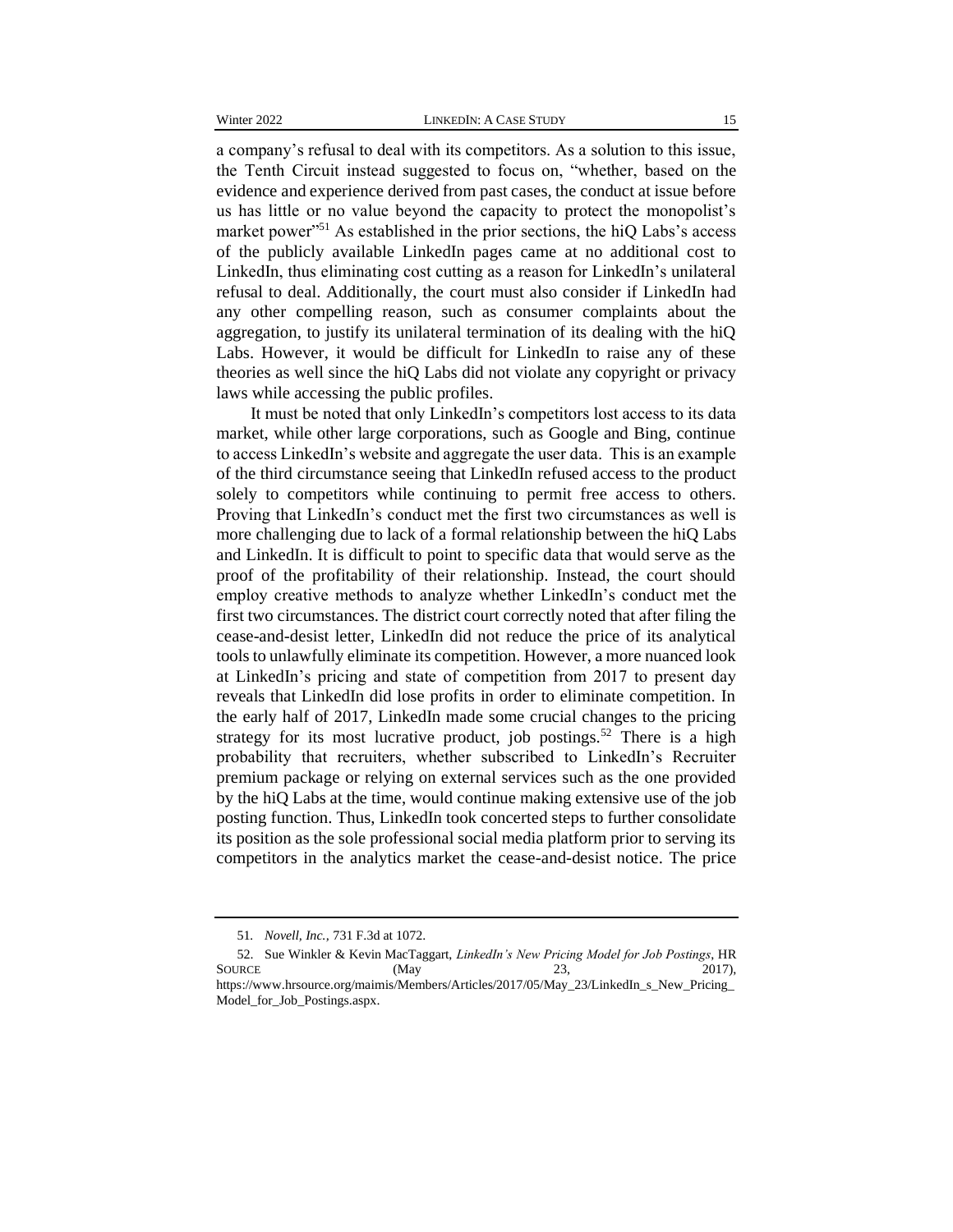change in 2017 hurt LinkedIn's competitors, like Indeed, in job portal industry as well.

In the latter half of the year LinkedIn essentially rendered the hiQ Labs's downstream people data analytics business obsolete by denying it access to over  $75\%$  of the relevant data.<sup>53</sup> Despite consolidating the downstream data analytics market since 2017, LinkedIn has not increased the price for any of its premium features, not even in response to an average inflation rate of 2.01% per year since  $2017<sup>54</sup>$  Therefore, a nuanced analysis of LinkedIn's behavior since 2017 reveals that it has been sacrificing shortterm profits in order to eliminate its competition entirely. This behavior fulfills the second circumstances prong. Unfortunately, the informal nature of the hiQ Labs's voluntary course of dealing with LinkedIn makes it extremely difficult to establish the mutual profitably of the relationship.

Several experts have raised the issue that data is getting increasingly saturated within the hands of the traditional giants. Furthermore, the district court's first ruling in this case will entirely eradicate the competition in the downstream people data analytics market. LinkedIn's data analytics tools will have access to over 75% of relevant data, in stark contrast to the hiQ Labs and other competitors, who will have to try to scrap as much of the remaining publicly available people data as possible.<sup>55</sup> hiQ Labs recognizes that granting some of the claims laid out in hiQ Labs' FAC would have required the court to utilize a seldomly applied antitrust law in a bold new manner. However, the court's reluctance to reign in LinkedIn's unilateral termination of a voluntary and profitable course of dealing will empower Microsoft and other social media companies to unlawfully assert the right to exclude whomever they choose from user data they have no copyright claim over. Companies like Google and Facebook especially, in-addition to Microsoft, will abuse this lack of regulation to create a whole new set of intellectual property rights where none exist, and then assert these rights to thwart competition through baseless cease and desist letters.

#### **B. Illegal Tying**

While LinkedIn has sacrificed short-term profits in order to eliminate competition, it has abused its monopoly over the downstream people data market in order to unlawfully tie its analytical tools with job posts. By

<sup>53.</sup> Maddy Osman, *Mind-Blowing LinkedIn Statistics and Facts (2020)*, KINSTA (Oct. 19, 2020), https://kinsta.com/blog/linkedin-statistics/.

<sup>54</sup>*. Current US Inflation Rates: 2009-2020*, US INFLATION CALCUATOR (Oct. 10, 2020), https://www.usinflationcalculator.com/inflation/current-inflation-rates/.

<sup>55.</sup> Eric Goldman, *hiQ Labs v. LinkedIn Corp., the Web Scraping Saga Continues,* TECH. & MKTG. L. BLOG (Oct. 10, 2020), https://blog.ericgoldman.org/archives/2020/10/hiq-labs-vlinkedin-corp-the-web-scraping-saga-continues-guest-blog-post.htm.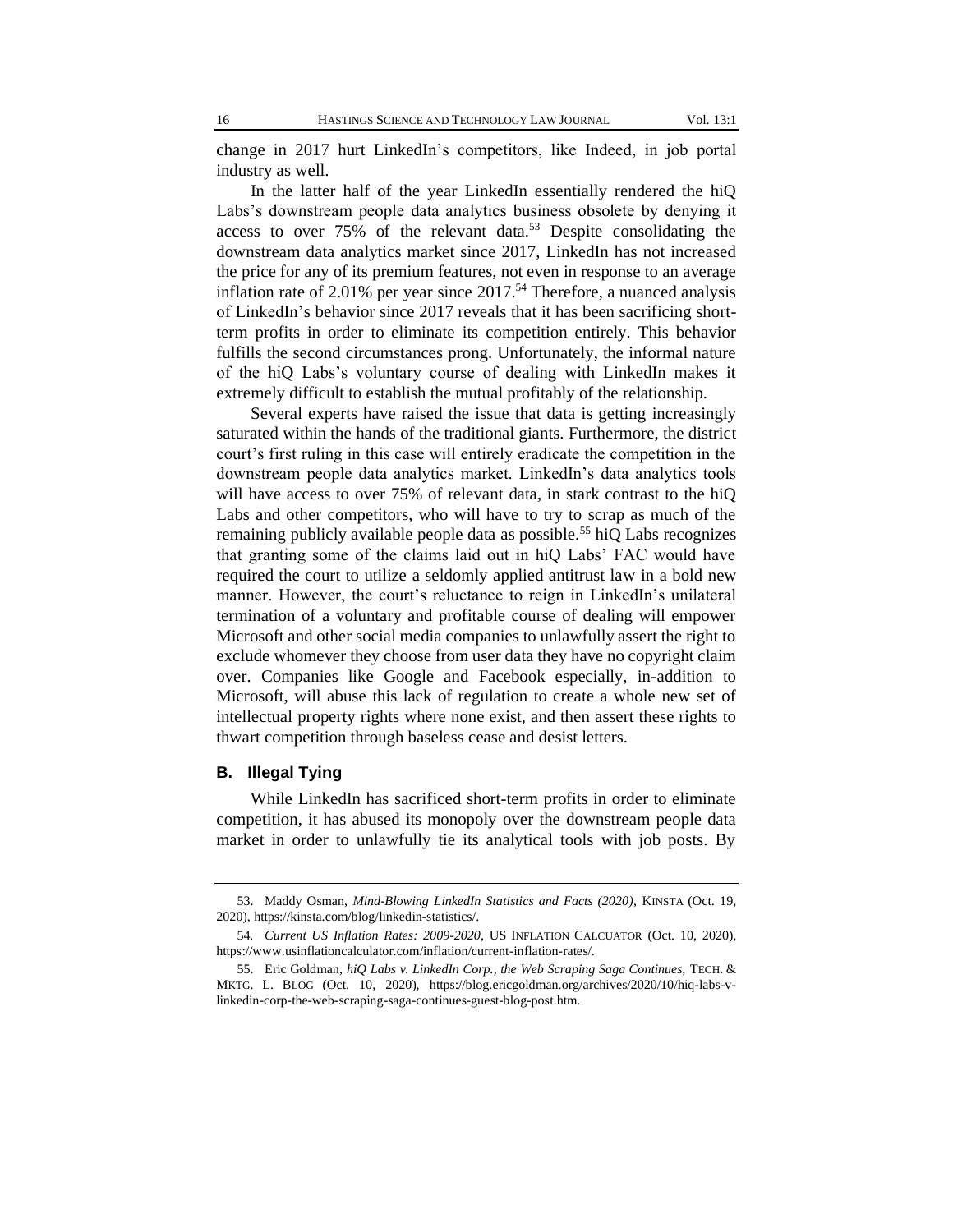eliminating competitors in the downstream data analytical market, LinkedIn is creating the implied condition that recruiters interested in maximizing the effectiveness of their job postings on LinkedIn need to also purchase LinkedIn's analytics tools.<sup>56</sup> Thus, in this scenario the job postings are the tying product, and the data analytics services are the tied product. The Ninth Circuit has defined a 'tying arrangement' as a "device used by seller with market power in one product market to extend its market power to distinct product market by conditioning sale of one product (tying product) on buyer's purchase of second product (tied product)." <sup>57</sup> To test whether LinkedIn has created implied conditions around the use of the job postings that meet the requirements of a tying agreement, the court needs to analyze users' reliance on this feature and whether consumers are forced to also use LinkedIn's analytics feature as a part of meaningfully using the job postings feature.

# **IV. Use of Dominant Position to Lock-In Customers/Tying**

The court in *Joseph v. Amazon* outlined three factors that need to be established to prove a case of illegal tying: "(1) that the defendant tied together the sale of two distinct products or services; (2) that the defendant possesses enough economic power in the tying product market to coerce its customers into purchasing the tied product; and (3) that the tying arrangement affects a 'not insubstantial volume of commerce' in the tied product market."<sup>58</sup> Under the rule of reason analysis, the hiQ Labs only need to establish a prima facia case of antitrust against LinkedIn's alleged tying practices.<sup>59</sup> The characteristics that set LinkedIn apart from other job portals are sufficient to establish a prima facia case for LinkedIn's analytics products being entirely distinct from its regular job posting products. In the prior section, it was established that users share a wide variety of rich data that includes explicitly stating their hard skills and revealing more individualized aspects of their personalities through their behavior on the website. Even though LinkedIn performs this extra function, it also offers the same services offered by traditional job portals. From this point, any competitor would only need to plead facts that would show attempts by LinkedIn to offer these two products in a tying agreement.

LinkedIn cannot be held in violation of any antitrust laws for the quality of its social media network that is an essential facility, not only in the

<sup>56</sup>*. BookLocker.com, Inc. v. Amazon.com, Inc.*, 650 F. Supp. 2d 89, 98 (D. Me. 2009).

<sup>57.</sup> J*oseph v. Amazon.com, Inc.*, 46 F. Supp. 3d 1095, 1102 (W.D. Wash. 2014).

<sup>58</sup>*. Id.*

<sup>59.</sup> Herbert Hovenkamp, *The Rule of Reason,* 70 FLA. L. REV. 81, 103-04 (2018).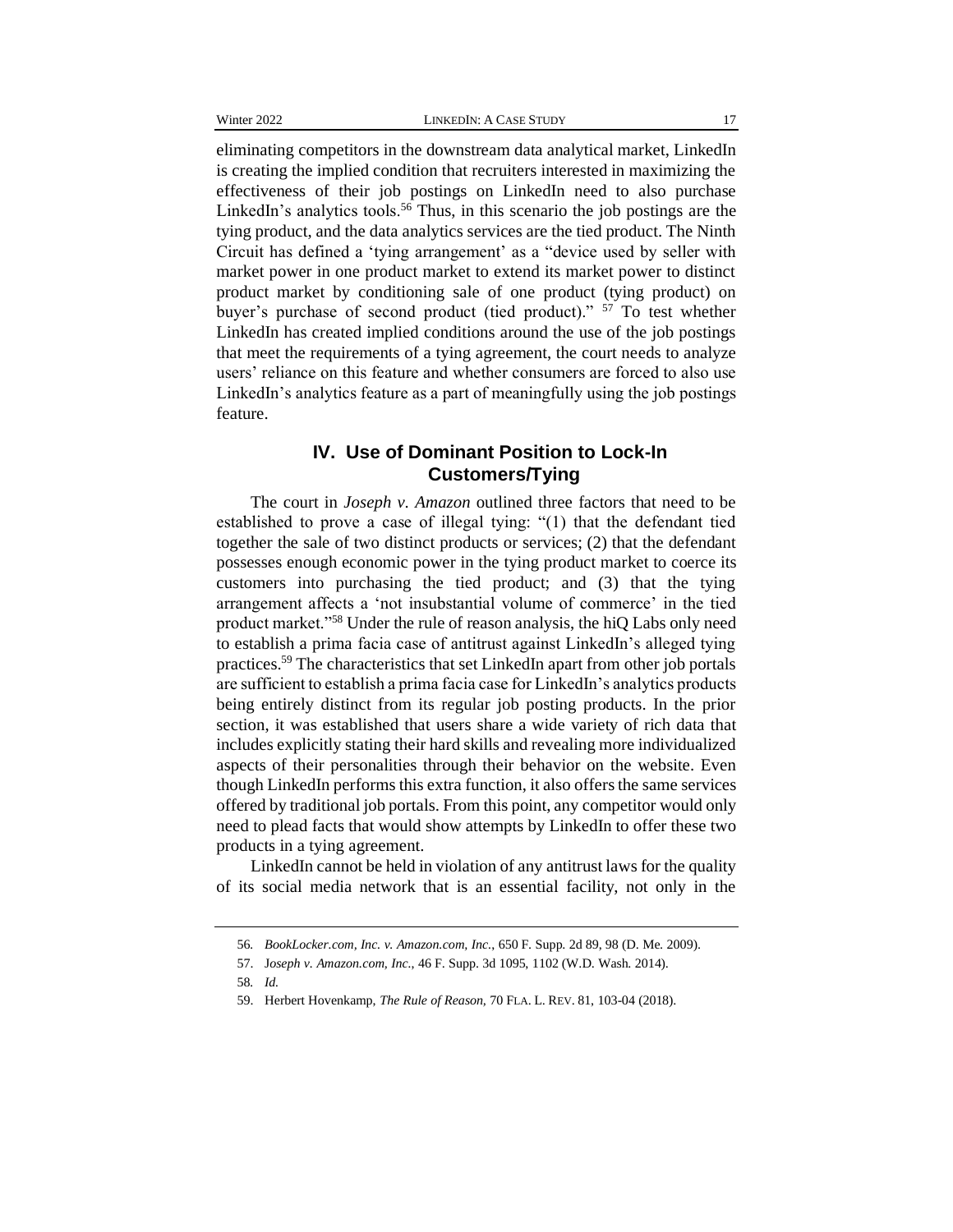downstream people data market, but also in the overall talent acquisition and optimization industry. LinkedIn has been able to consolidate this market share through the quality of their product. However, this amount of market dominance also implies that LinkedIn is capable of imposing illegal tying agreements. The important statistics to include in the analysis of this issue are that 92% of B2B marketers include LinkedIn in their digital marketing strategy and 6 out of 10 recruiters use LinkedIn's Industry Insight tools, which are a part of their premium recruiter packages. There is also a significant barrier to entry for LinkedIn's competitors because of LinkedIn's market share of both downstream people data market and the overall talent acquisition and optimization industry.

Secondly, it is sufficient for competitors to raise a reasonable expectation of restraint to output or price increase. By limiting the number of companies that can produce valuable insights using downstream people data to one, LinkedIn is restraining the output of the industry. At the same time, monopolization of the data analytics market allows LinkedIn to raise the prices for their premium packages for the recruiters, while continuing to maintain low prices for individual users.<sup>60</sup> This would create a predicament for recruiters and undermine any arguments LinkedIn could raise under the 'Fixed Sum' theory of Chicago School.<sup>61</sup> Therefore, even if recruiters realize that the second tied in product, in this case the analytics tools, is not worth the prize, the demand for the first product will not go down because LinkedIn will continue to be the essential facility for employees to showcase their skills and share data that can be used to identify valuable market trends. This gives LinkedIn the ability to enforce tying agreements by exploiting their consumers' reliance on one of their products. In 2001, the Supreme Court of the United States ruled that Microsoft could not take away its consumers' choice of browser once the consumers had purchased the computer.<sup>62</sup> The facts of the two cases are analogous because PC and LinkedIn both constitute an essential facility for the relevant industry. Their dominance stems from their user's ability to use the platforms to take advantage of cutting-edge technology. The internet browser was the cutting-edge technology in the Microsoft case and advanced analytics tools was the technology in LinkedIn's case. Just like Microsoft, only LinkedIn currently has the market power to create a platform that can collect narrowly tailored data at such a high rate. Neither Microsoft nor LinkedIn are the only competitors in the market who can create tools and technology to make the best use of this platform. Accordingly, the district court should sustain its original ruling of

<sup>60</sup>*. Id.* at 86.

<sup>61</sup>*. Tying: The Current Balance Between Per Se And Rule Of Reason Analysis, C137 Ali-Aba* 233, 235 (Jan. 26, 1995).

<sup>62</sup>*. United States v. Microsoft Corp*., 253 F.3d 34, 49 (D.C. Cir. 2001).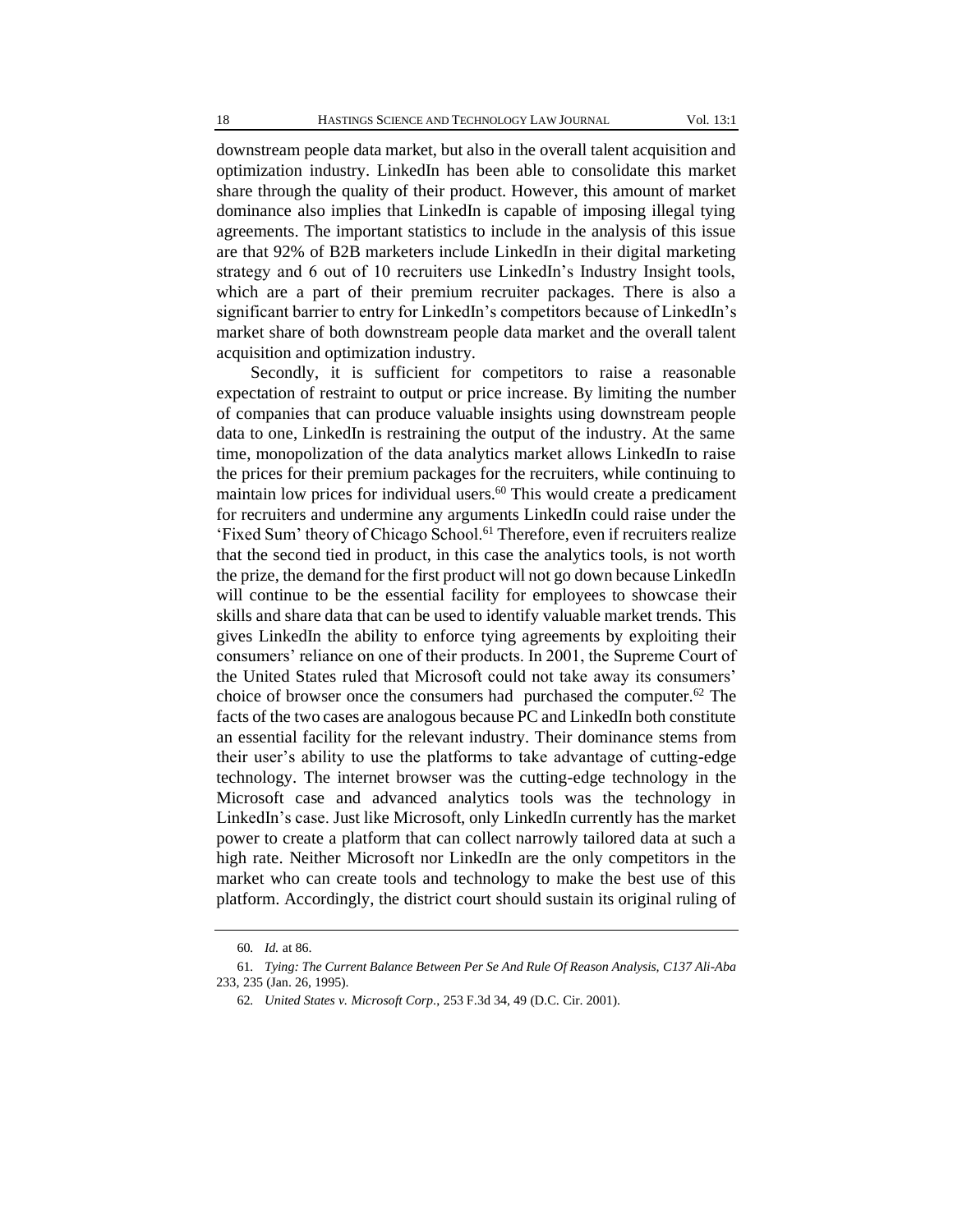not permitting LinkedIn to use its control over the industry's essential facility to deny consumers access to valuable technologies created by competing firms.

To avoid antitrust scrutiny, LinkedIn has not explicitly tied the purchase of job postings with the purchase of LinkedIn's analytics tools. Instead, LinkedIn has used its dominant position in the market to create implied conditions that would force recruiters purchasing to also purchase the analytics tools. Accordingly, the court here should employ a similar approach as the Tenth Circuit in *SCFC ILC, Inc. v. VISA USA, Inc*. <sup>63</sup> In that case, the court ruled that, when the challenged tying conduct is thought to be exclusionary rather than collusive, the competitors need to show that at least one substantial and presumptively efficient rival or potential rival has been excluded.<sup>64</sup> For this reason, the hiQ Labs' First Amended Complaint adequately pled its tying case against LinkedIn by showing that LinkedIn excluded one of its biggest and most efficient rival, hiQ.

LinkedIn offers two distinct services, hosting narrowly tailored downstream people data and analyzing downstream people data. While being distinct in the function they perform, these services complement each other very well. Any attempt to offer these products together should raise antitrust concerns. A closer scrutiny of LinkedIn's suppression of competition within the analytics field through unlawful regulation reveals the foundation for LinkedIn to enforce tying agreements. The Supreme Court of the United States has established that denying consumers alternatives to a particular product amounts to unlawful tying of that product. Accordingly, the Ninth Circuit should recognize LinkedIn's illegal tying to prevent other social media giants from tying their own competing services in industries that rely on these companies very own platform for essential commodities like the data.

### **V. Conclusion**

In sum, supportors of preservering strong competitive markets should join hiQ in urging the Ninth Circuit to overturn its original decision and hold LinkedIn in violation of Section 2 of the Sherman Act for its unlawful attempts to regulate a competitive market and enforce illegal tying agreements. There is the potential for mass antitrust abuses by social media giants if the district court fails to reverse. Primarily, for the purposes of Section 2 of the Sherman Act, there is a very lucrative and narrowly defined downstream people data analytics submarket. Secondly, the hiQ LinkedIn's website is an essential facility within this niche submarket, and this gives

<sup>63</sup>*. SCFC ILC, Inc. v. Visa USA, Inc.*, 36 F.3d 958 (10th Cir. 1994).

<sup>64</sup>*. Id*.